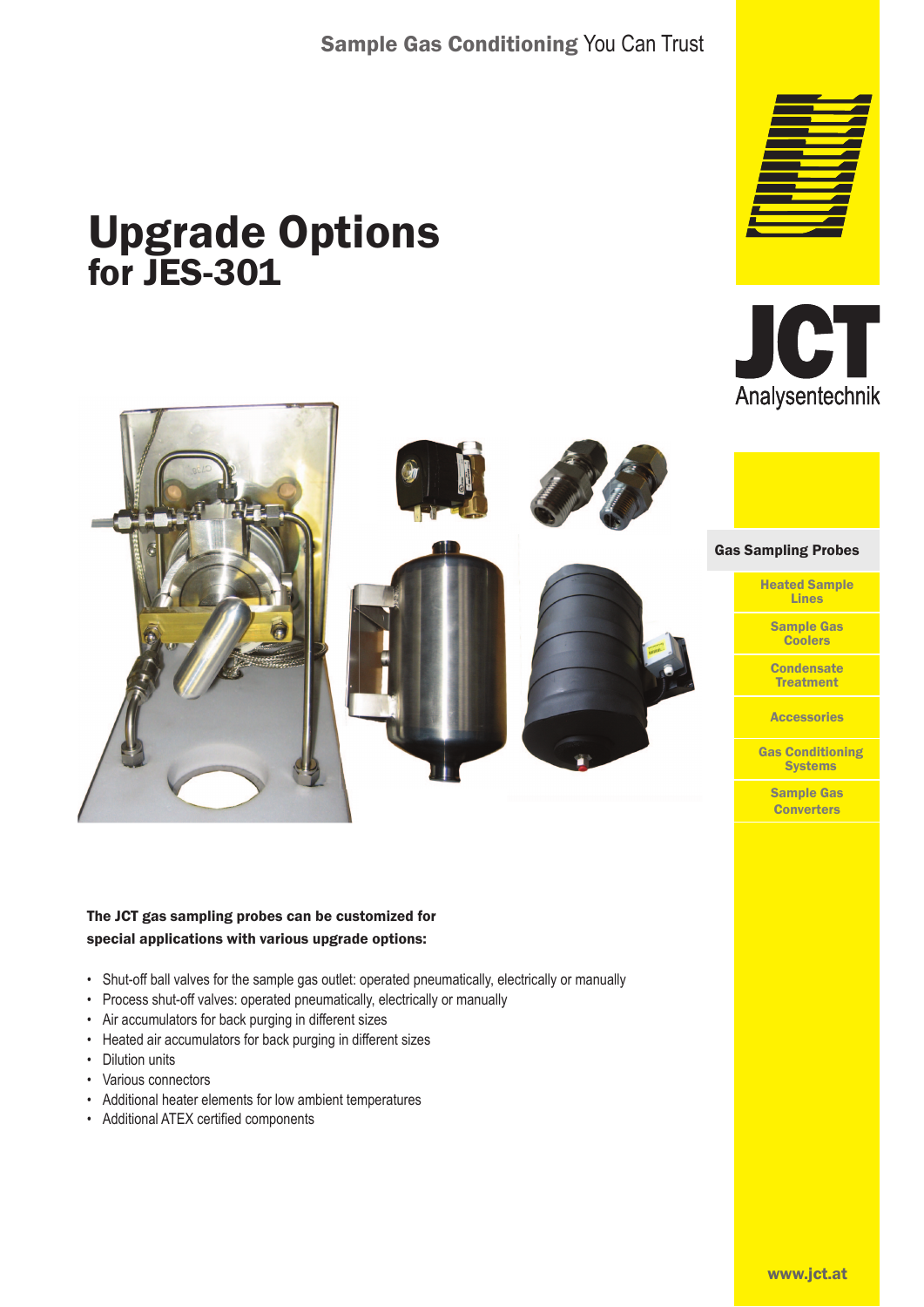### ORDER CODE

Upgrade options for gas sampling probes of series

|                        |                                                                                                                                               | <b>JES-301</b> | <b>JES-301V</b>    | JES-301E1 | JES-301E1SV | ξx)<br><b>JES-301E10S</b> | <u>(ମ୍</u><br>JES-301E10SV |
|------------------------|-----------------------------------------------------------------------------------------------------------------------------------------------|----------------|--------------------|-----------|-------------|---------------------------|----------------------------|
| Part No.               | <b>Description</b>                                                                                                                            |                |                    |           |             |                           |                            |
| 35.90018<br>35.90113   | Ceramic filter element, surface coated, 0,2 µm<br>Glasfibre filter element                                                                    | $\mathsf X$    | X                  | Χ         | X           | $\mathsf X$               | $\mathsf X$                |
| 35.90106               | <b>PTFE</b> filter element                                                                                                                    | Χ              | X                  | X         | X           | X                         | Χ                          |
| 35.90102               | Stainless steel filter element                                                                                                                | X              | X                  | X         | X           | X                         | X                          |
| 35.90107               |                                                                                                                                               | X              | X                  | Χ         | Χ           | X                         | X                          |
| 35.90108               | Glass wool filter element, incl. gaskets                                                                                                      | X              | X                  | X         | X           | X                         | X                          |
| 35.00655               | Glass wool filter element, incl. gaskets, high temperature version<br><b>Dilution unit JES-DU</b>                                             | Χ              | X                  |           |             |                           |                            |
|                        |                                                                                                                                               | $\mathsf X$    | $\pmb{\mathsf{X}}$ | Χ         | Χ           | X                         | X                          |
| 35.00673               | Control panel for dilution unit JES-DCP                                                                                                       | Χ              | X                  | X         | Χ           | Χ                         | X                          |
| 35.00658A<br>35.00658B | Back purge control valve 24 VDC for models with back purge port<br>Back purge control valve 115 VAC for models with back purge port           | X              | X                  |           |             |                           |                            |
| 35.00658C              | Back purge control valve 230 VAC for models with back purge port                                                                              | X              | X                  |           |             |                           |                            |
|                        |                                                                                                                                               | X              | X                  |           |             |                           |                            |
| 35.90092               | Back purge reduction valve JBPRV in sample gas outlet for models with back purge port, 6 mm pipe<br>(see also separate product data sheet)    | X              | X                  | X         | Χ           | X                         | X                          |
| 35.90099               | Back purge reduction valve JBPRV in sample gas outlet for models with back purge port, 8 mm pipe<br>(see also separate product data sheet)    | $\mathsf X$    | $\pmb{\chi}$       | Χ         | X           | X                         | X                          |
| 35.90111               | Back purge reduction valve JBPRV in sample gas outlet for models with back purge port, 1/4" mm pipe<br>(see also separate product data sheet) | X              | X                  | X         | Χ           | X                         | X                          |
| 35.00660               | Pneumatic actuator for process shut-off valve                                                                                                 |                | X                  |           |             |                           |                            |
| 35.00670A              | Solenoid pilot valve kit 24 VDC for pneumatic actuator with valve plug, form B                                                                | X              | X                  |           |             |                           |                            |
| 35.00670B              | Solenoid pilot valve kit 115 VAC for pneumatic actuator with valve plug, form B                                                               | $\mathsf X$    | $\pmb{\chi}$       |           |             |                           |                            |
| 35.00670C              | Solenoid pilot valve kit 230 VAC for pneumatic actuator with valve plug, form B                                                               | X              | X                  |           |             |                           |                            |
| 35.00661               | Electric actuator for process shut-off valve                                                                                                  |                | X                  |           |             |                           |                            |
| 35.00666A              | 2 air accumulator for back purge with control valve 24 VDC                                                                                    | X              | X                  |           |             |                           |                            |
| 35.00666B              | 2 I air accumulator for back purge with control valve 115 VAC                                                                                 | X              | X                  |           |             |                           |                            |
| 35.00666C              | 2 I air accumulator for back purge with control valvel 230 VAC                                                                                | X              | X                  |           |             |                           |                            |
| 35.00662A              | 5 I air accumulator for back purge with control valve 24 VDC                                                                                  | X              | X                  |           |             |                           |                            |
| 35.00662B              | 5 I air accumulator for back purge with control valve 115 VAC                                                                                 | X              | X                  |           |             |                           |                            |
| 35.00662C              | 5 I air accumulator for back purge with control valvel 230 VAC                                                                                | $\mathsf X$    | X                  |           |             |                           |                            |
| 35.00669A              | 21 heated air accumulator for back purge with heater 230 VAC and control valve 24 VDC                                                         | X              | Χ                  |           |             |                           |                            |
| 35.00669B              | 2 I heated air accumulator for back purge with heater 230 VAC and control valve 115 VAC                                                       | $\mathsf X$    | X                  |           |             |                           |                            |
| 35.00669C              | 2 I heated air accumulator for back purge with heater 230 VAC and control valve 230 VAC                                                       | X              | X                  |           |             |                           |                            |
| 35.00663A              | 5 I heated air accumulator for back purge with heater 230 VAC and control valve 24 VDC                                                        | $\mathsf X$    | X                  |           |             |                           |                            |
| 35.00663B              | 51 heated air accumulator for back purge with heater 230 VAC and control valve 115 VAC                                                        | X              | X                  |           |             |                           |                            |
| 35.00663C              | 5 I heated air accumulator for back purge with heater 230 VAC and control valve 230 VAC                                                       | X              | X                  |           |             |                           |                            |
| 35.00672               | High temperature version for DN 65 flange*                                                                                                    | X              |                    |           |             |                           |                            |
| 35.00675               | High temperature version for DN 65 flange for models with back purge or calibration port*                                                     | X              |                    |           |             |                           |                            |
| 35.00676               | High temperature version for DN 65 flange for models with back purge and calibration port*                                                    | X              |                    |           |             |                           |                            |
| 35.00677               | High temperature version for ANSI flange for models*                                                                                          | $\mathsf X$    |                    |           |             |                           |                            |
| 35.00678               | High temperature version for ANSI flange for models with back purge or calibration port*                                                      | X              |                    |           |             |                           |                            |
| 35.00679               | High temperature version for ANSI flange for models with back purge and calibration port*                                                     | X              |                    |           |             |                           |                            |
| 35.00681               | Digital temperature display for temperature controller                                                                                        | X              | X                  |           |             |                           |                            |

 $^*$  ... for sample gas temperatures up to 315  $^{\circ}$ C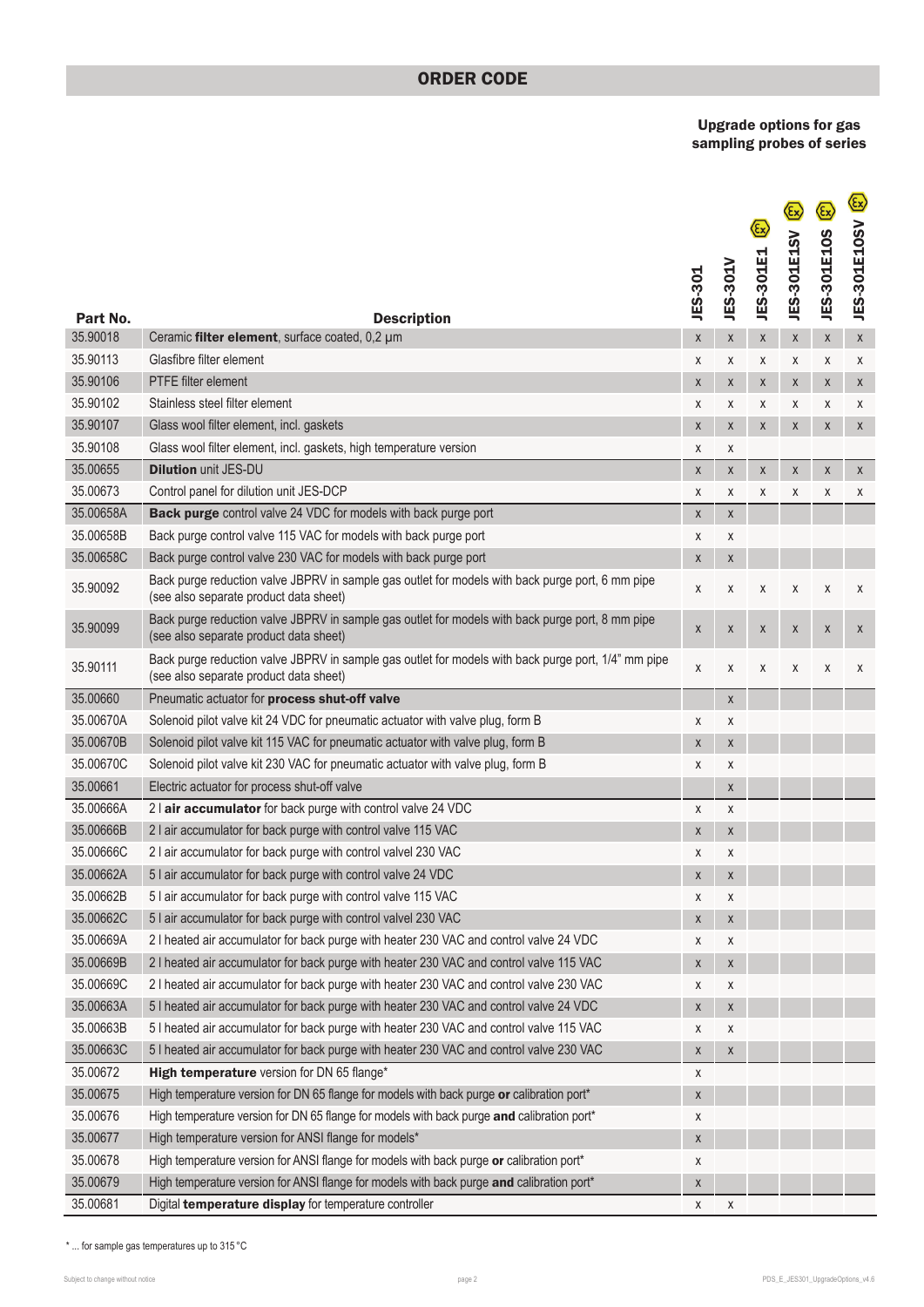### ORDER CODE

Upgrade options for gas sampling probes of series

| Part No.  |                                                                                                                                                         | <b>JES-301</b> | JES-301V    | JES-301E1 <sup>[?]</sup> | <b>JES-301E1SVR</b> | <b>JES-301E10SR</b> | <b>JES-301E10SVE</b> |
|-----------|---------------------------------------------------------------------------------------------------------------------------------------------------------|----------------|-------------|--------------------------|---------------------|---------------------|----------------------|
| 35.00650  | <b>Description</b><br>One additional ATEX heater element temperature class T3 (< 200 °C)                                                                |                |             |                          |                     |                     |                      |
|           | for ambient temperature down to -20 °C                                                                                                                  |                |             | X                        | X                   |                     |                      |
| 35.00651  | Two additional ATEX heater elements temperature class T3 (< 200 °C)<br>for ambient temperature down to −30 °C                                           |                |             | X                        | Χ                   |                     |                      |
| 35.00671  | ATEX heater element temperature class T4 (<135 °C); replacement for standard T3 heater element                                                          |                |             | X                        | X                   |                     |                      |
| 35.00687  | One additional ATEX heater element for temperature class T4 (< 135 °C)<br>for ambient temperature down to -20 °C (only in combination 35.00671)         |                |             | X                        | X                   |                     |                      |
| 35.00688  | Two additional ATEX heater elements temperature class T4 (< $135^{\circ}$ C)<br>for ambient temperature down to $-30$ °C (only in combination 35.00671) |                |             | X                        | $\mathsf X$         |                     |                      |
| 35.00680  | Pt100 2W RTD temperature sensor instead of low temperature contact (replacement)                                                                        |                |             |                          |                     | X                   | X                    |
| 35.00654A | Back purge ATEX control valve 24 VAC/VDC (UC) for models with back purge port                                                                           |                |             | X                        | X                   | $\mathsf X$         | X                    |
| 35.00654B | Back purge ATEX control valve 115 VAC/VDC (UC) for models with back purge port                                                                          |                |             | X                        | X                   | X                   | Χ                    |
| 35.00654C | Back purge ATEX control valve 230 VAC/VDC (UC) for models with back purge port                                                                          |                |             | X                        | X                   | $\mathsf{X}$        | X                    |
| 35.00664  | Pneumatic actuator for process shut-off ball valve for ATEX Zone 22                                                                                     |                |             |                          | χ                   |                     | X                    |
| 35.00665A | ATEX solenoid pilot valve kit 24 VDC [ia] for pneumatic actuator with valve plug, form A                                                                |                |             | Χ                        | X                   |                     | X                    |
| 35.00665B | ATEX solenoid pilot valve kit 115 VAC [mb] for pneumatic actuator with valve plug, form A                                                               |                |             | X                        | X                   |                     | X                    |
| 35.00665C | ATEX solenoid pilot valve kit 230 VAC [mb] for pneumatic actuator with valve plug, form A                                                               |                |             | Χ                        | Χ                   |                     | $\mathsf X$          |
| 35.00665D | IECEX solenoid pilot valve kit 24 VAC/VDC (UC) [eb/tb] for pneumatic actuator                                                                           |                |             | X                        | Χ                   |                     | Χ                    |
| 35.00667A | 21 air accumulator for back purge with ATEX control valve 24 VAC/VDC (UC)                                                                               |                |             | X                        | X                   | X                   | X                    |
| 35.00667B | 2 I air accumulator for back purge with ATEX control valve 115 VAC/VDC (UC)                                                                             |                |             | X                        | X                   | X                   | X                    |
| 35.00667C | 2 I air accumulator for back purge with ATEX control valve 230 VAC/VDC (UC)                                                                             |                |             | X                        | X                   | Χ                   | Χ                    |
| 35.00652A | 5 I air accumulator for back purge with ATEX control valve 24 VAC/VDC (UC)                                                                              |                |             | X                        | X                   | X                   | X                    |
| 35.00652B | 5 I air accumulator for back purge with ATEX control valve 115 VAC/VDC (UC)                                                                             |                |             | Χ                        | Χ                   | X                   | X                    |
| 35.00652C | 5 I air accumulator for back purge with ATEX control valve 230 VAC/VDC (UC)                                                                             |                |             | X                        | Χ                   | Χ                   | X                    |
| 35.00653A | 5 I heated air accumulator for back purge with ATEX heater and control valve 24 VAC/VDC (UC)<br>(separate mount)                                        |                |             | X                        | Χ                   | X                   | Χ                    |
| 35.00653B | 51 heated air accumulator for back purge with ATEX heater and control valve 115 VAC/VDC (UC)<br>(separate mount)                                        |                |             | X                        | X                   | X                   | X                    |
| 35.00653C | 5 I heated air accumulator for back purge with ATEX heater and control valve 230 VAC/VDC (UC)<br>(separate mount)                                       |                |             | X                        | Χ                   | X                   | Χ                    |
| 35.00674  | GRP-ATEX instrument enclosure for ambient temperatures down to -40 °C                                                                                   |                |             | X                        | X                   | X                   | X                    |
| 35.00684  | <b>Connection hose fitting</b> M 63 x 1,5 mm for sample gas outlet, clamping range 41 to 54 mm                                                          | X              | X           | Χ                        | X                   | Χ                   | Χ                    |
| 35.00685  | Mounting hole for mounting clamp diameter 5861 mm                                                                                                       | X              | X           | X                        | X                   | X                   | X                    |
| 35.00686  | <b>Connection ports</b> imperial system (Calibration and / or back purge pipe stubs)                                                                    | X              | Χ           | Χ                        | X                   | Χ                   | Χ                    |
| 35.00691  | Junction box Aluminium instead of plasic junction box (replacement)                                                                                     | X              | $\mathsf X$ |                          |                     |                     |                      |

#### Note:

Upgrade options are factory-made product adaptations which in most cases cannot be carried out by the customer or on site. Some configurations are not recommendable or applicable. Please contact the JCT sales team for further information.